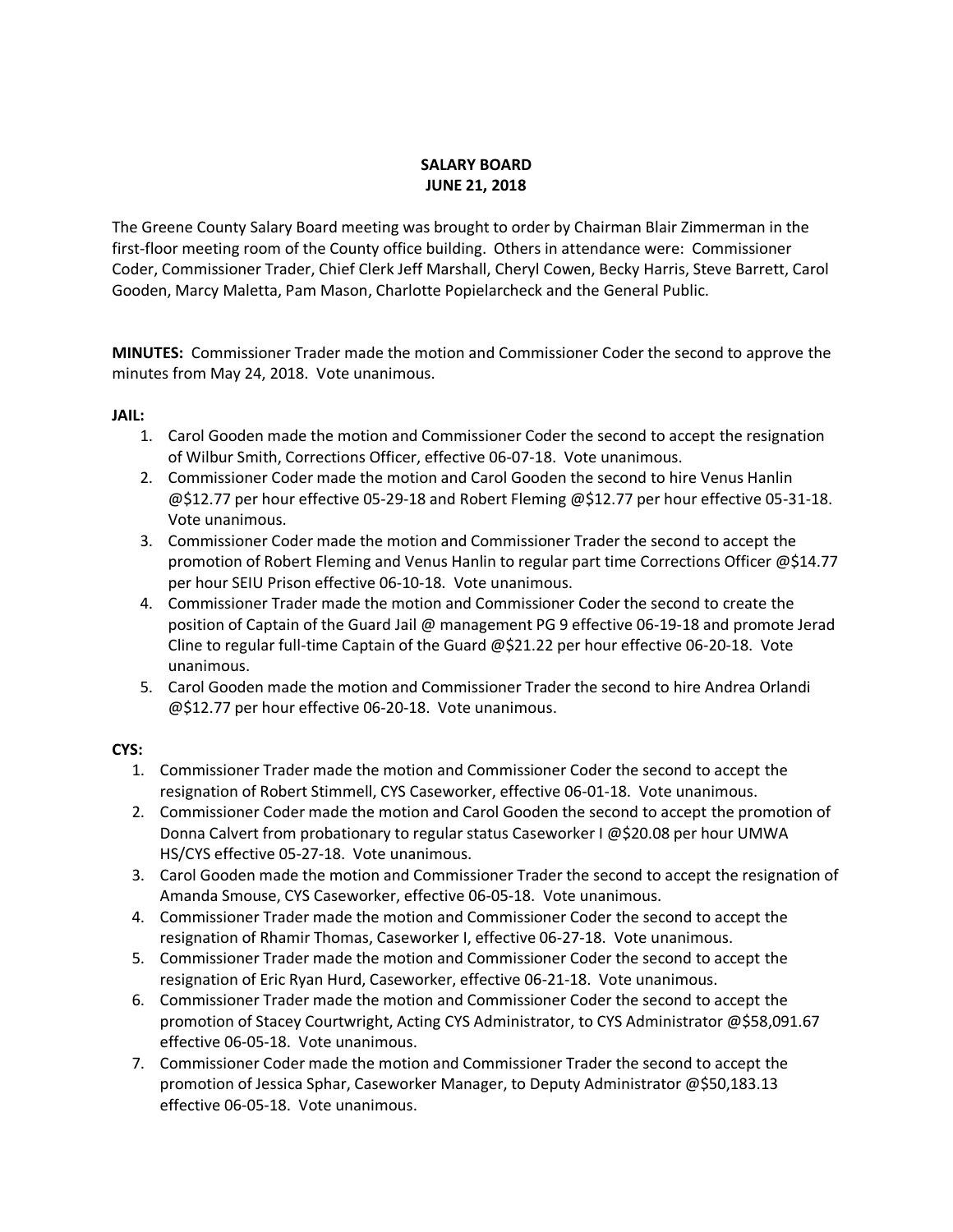## **INFORMATION TECHNOLOGY:**

1. Carol Gooden made the motion and Commissioner Trader the second for an increase for Josh McCartney with one-year completion in position with satisfactory performance in position @\$19.18 per hour effective 06-04-18. Vote unanimous.

# **HUMAN SERVICES:**

- 1. Commissioner Trader made the motion and Commissioner Coder the second to accept the transfer of Toni Ferencak to part time Family Center 27 hours per week and part time CDBG Associate 8 hours per week with no change in hourly rate effective 07-01-18. Vote unanimous.
- 2. Commissioner Trader made the motion and Commissioner Coder the second to accept the transfer of Christine Barnhart to regular full time Family Center Coordinator with no change in hourly rate effective 06-06-18. Vote unanimous.
- 3. Commissioner Trader made the motion and Commissioner Coder the second to accept the temporary pay increase for Karen Bennett from \$87,679.80 to \$92,063.79 per year effective 06- 01-18 while covering duties of vacant Drug and Alcohol Director position. Vote unanimous.

# **VETERANS AFFAIRS:**

- 1. Carol Gooden made the motion and Commissioner Trader the second to accept the temporary promotion of Kathy Cipcic to regular full time acting Veteran's Affairs Director @\$44,793.83 per year effective 06-25-18. Vote unanimous.
- 2. Commissioner Trader made the motion and Commissioner Coder the second to accept the temporary transfer of Tori Adams to regular full time Administrative Assistant I @\$14.77 per hour SEIU PG 9 effective 06-25-18. Vote unanimous.

# **DISTRICT ATTORNEY:**

- 1. Commissioner Coder made the motion and Commissioner Trader the second to accept the resignation of Cora Mitchell, Victim/Witness Coordinator, effective 06-29-18. Vote unanimous.
- 2. Commissioner Trader made the motion and Carol Gooden the second to accept the transfer of Sarah Smith to regular full time Victim/Witness Coordinator @\$35,000 per year effective 06-25- 18. Vote unanimous.
- 3. Commissioner Coder made the motion and Carol Gooden the second to accept the increase in hourly rate for Linda Chambers, casual Assistant District Attorney @\$70.00 per hour due to increase in job duties effective 06-04-18. Vote unanimous.

#### **TIP STAFF:**

1. Pam Mason made the motion and Commissioner Trader the second to hire Robert Brendel as Casual Tip Staff @\$9.65 per hour with a guarantee of a minimum of 7 hours per day effective 06-06-18. Vote unanimous.

# **PROBATION:**

1. Pam Mason made the motion and Commissioner Trader the second to accept the transfer of Terry Hoyle to regular full time Juvenile Probation Officer I @\$19.11 per hour UMWA Courts effective 07-02-18. Vote unanimous.